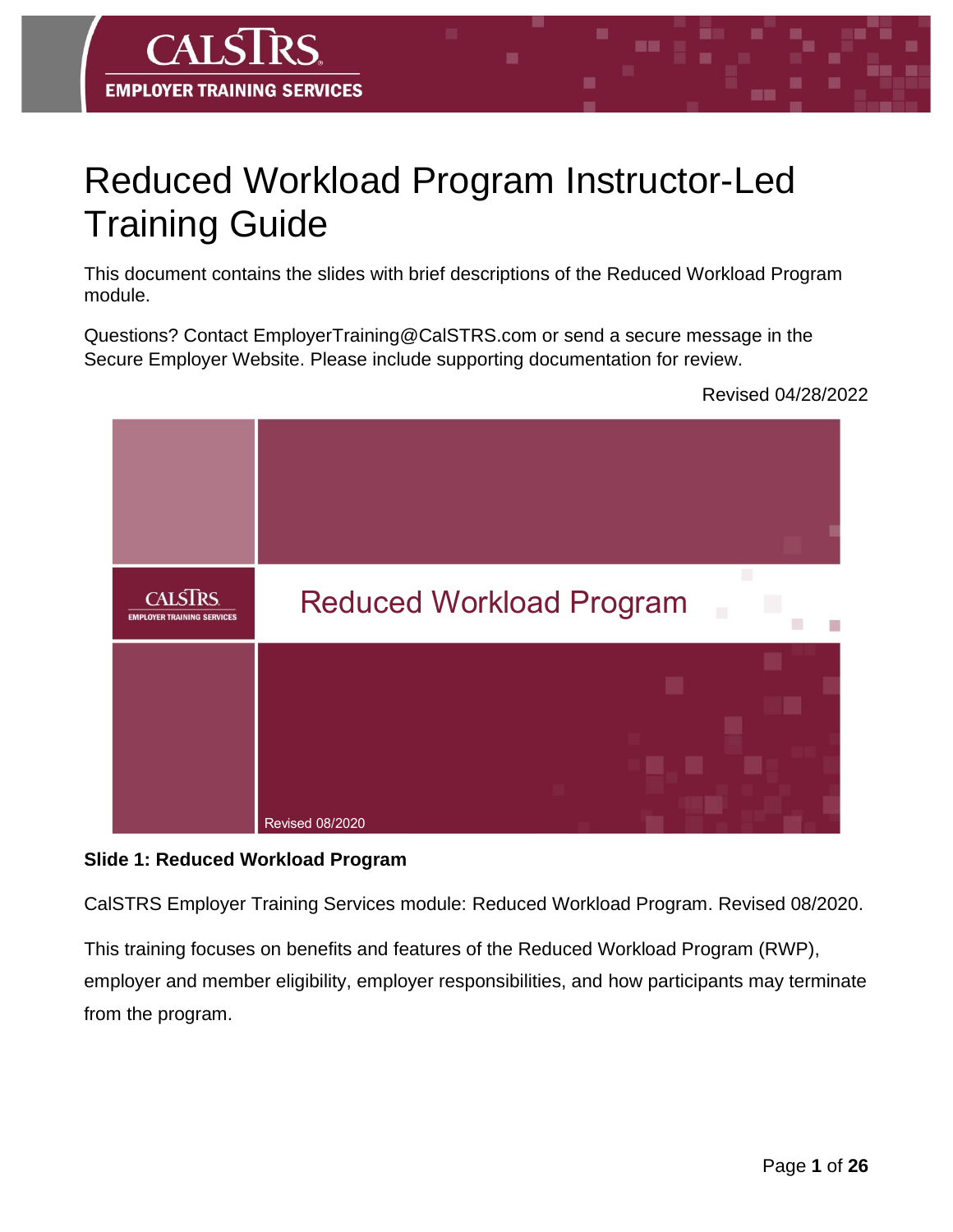

#### **Slide 2: Objectives**

After today you will be able to recognize the benefits and features of the Reduced Workload Program, describe employee and member eligibility requirements, explain employer responsibilities, and identify ways a participant may terminate from the program.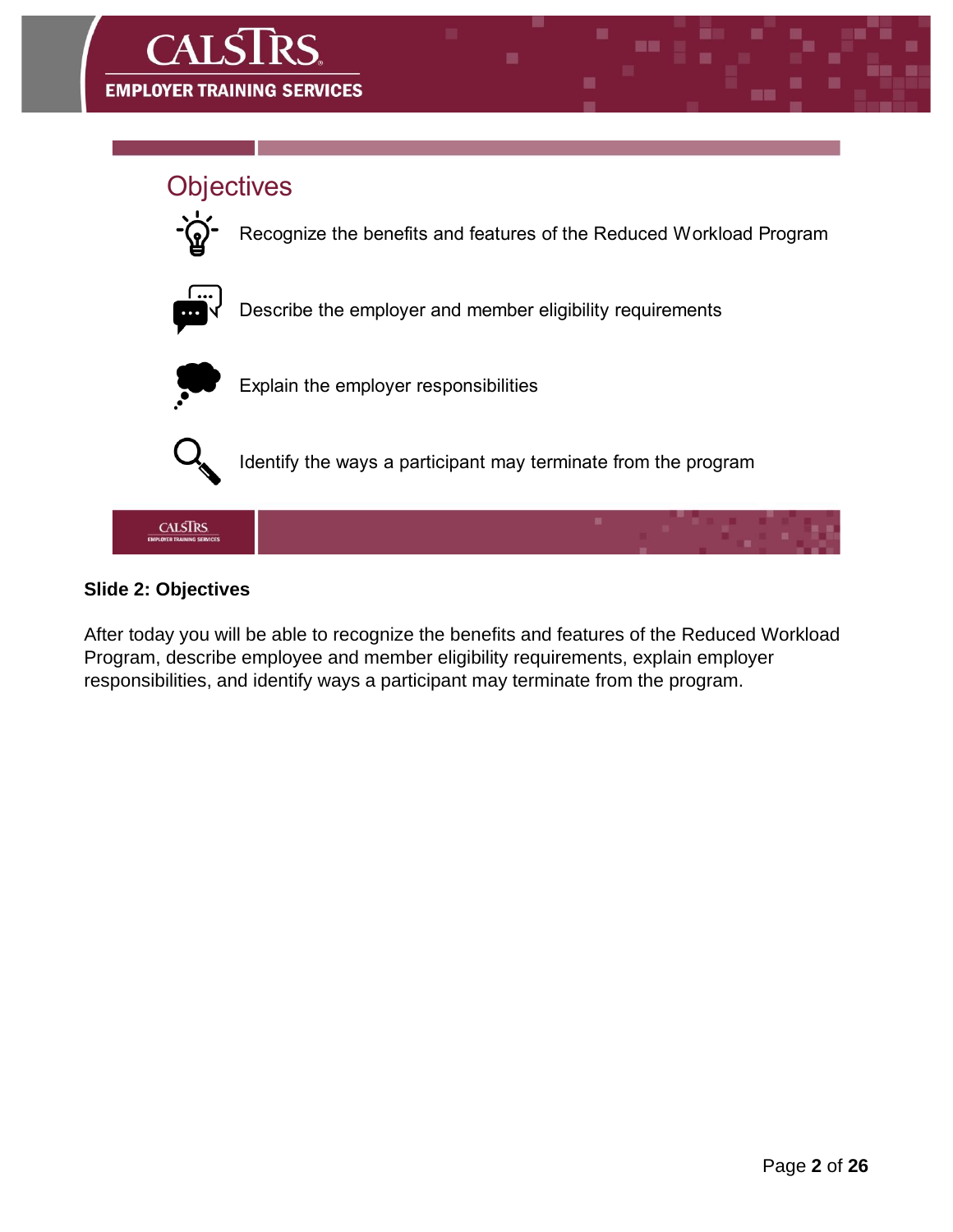

### **Slide 3: Benefits and Features**

Reduced workload program benefits and features.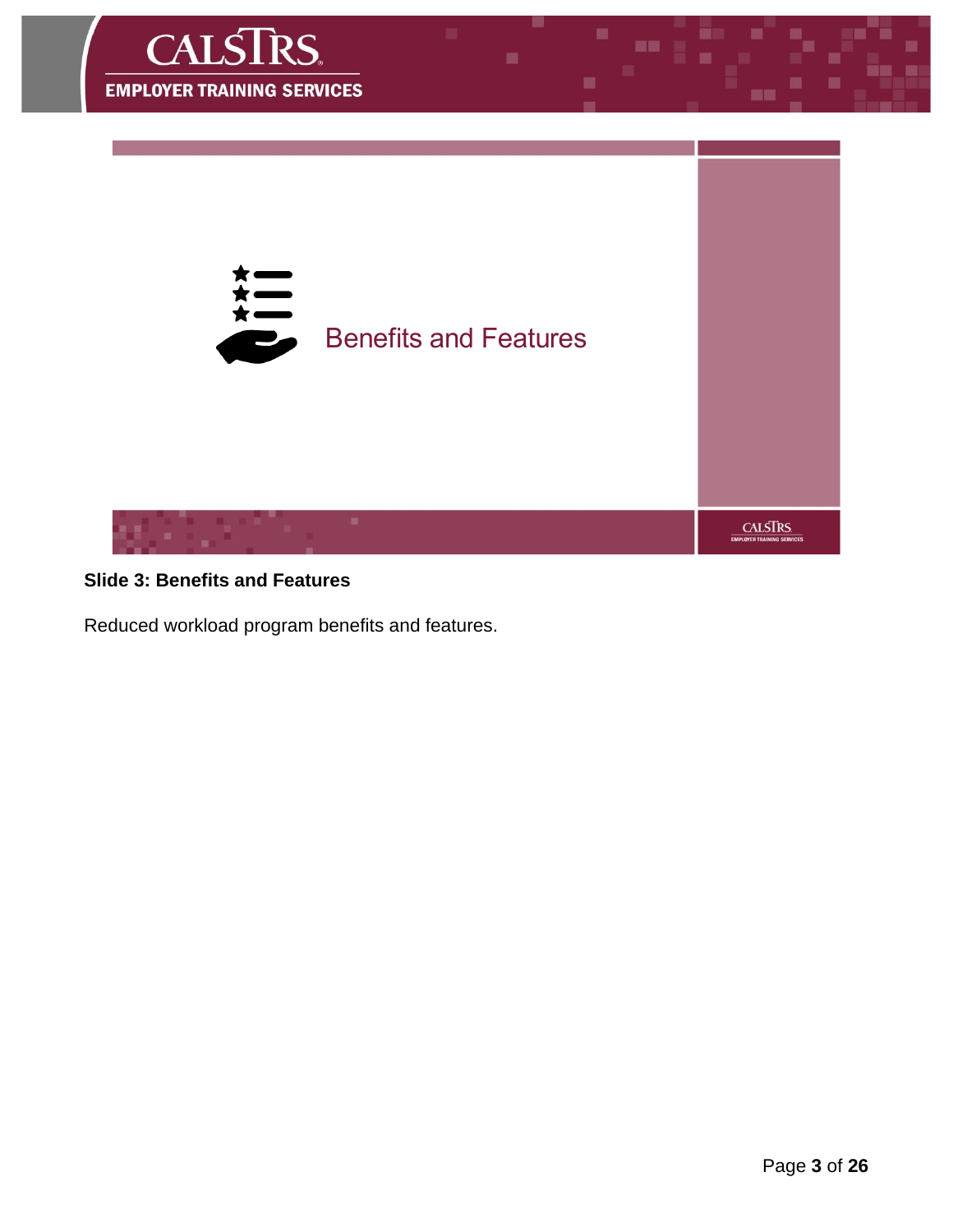

### **Benefits of RWP**



Full-time workload is reduced to parttime to ease member into retirement



Knowledge transfer and mentor newer employees prior to retirement



Retirement benefits are calculated as though member was full time



#### **Slide 4: Benefits of RWP**

Members reduce their workload in a position from full-time to part-time duties to ease in to retirement. This allows for a transfer of knowledge from veteran teachers to newer employees. Benefits are calculated as if the RWP participants worked full time as long as the contractual agreement is fulfilled.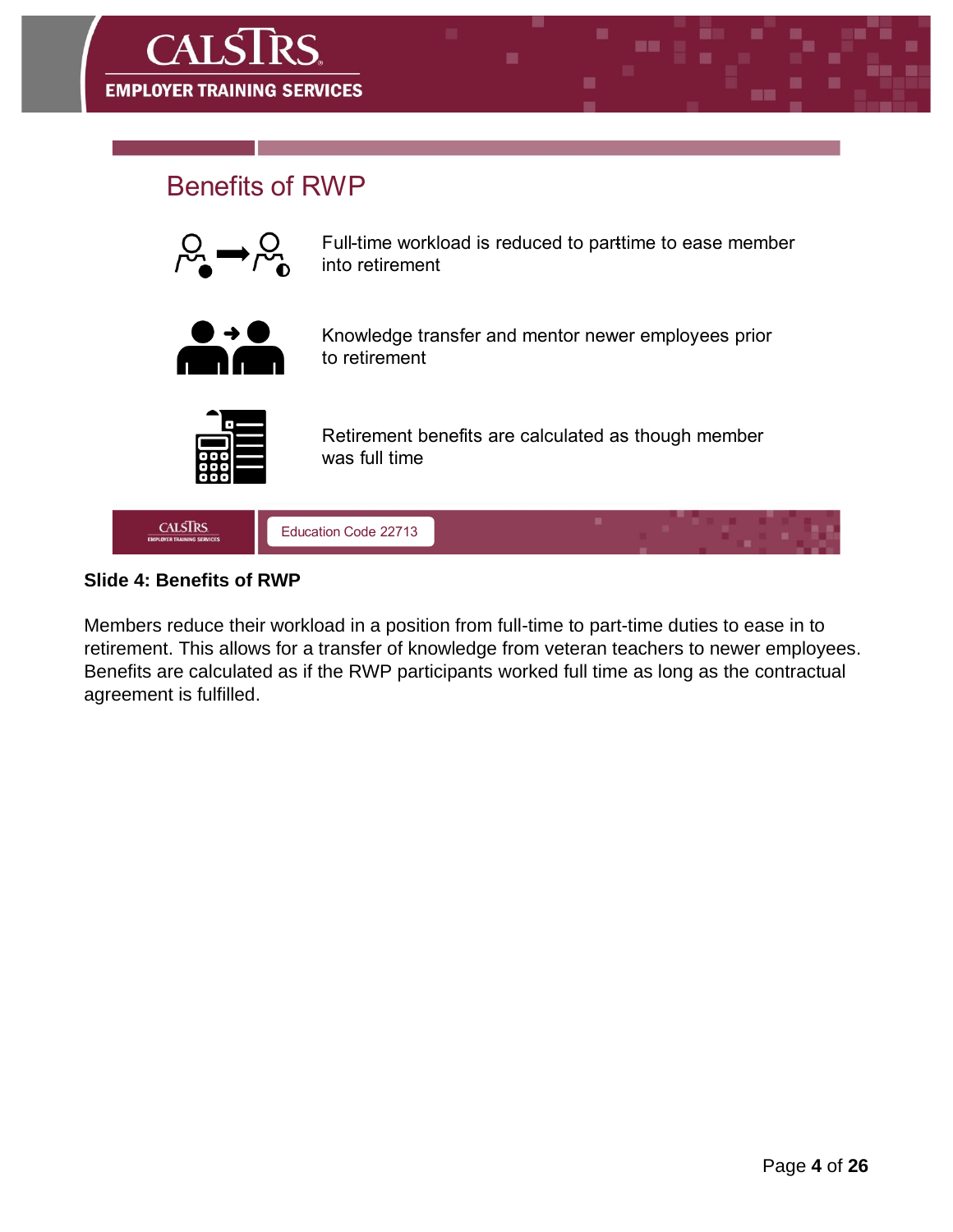

### **Features of RWP**

| ٠<br>н<br>ی<br>۱ |
|------------------|
|                  |
|                  |
|                  |

Agreement to work at least 50 percent of fulltime employment



Participation may not exceed 10 years total (consecutively or non-consecutively)



Employers are required to pay participants the portion of fultime creditable compensation that matches the RWP agreement percentage



### **Slide 5: Features of RWP (1/2)**

The agreement to work must be at least 50 percent of full-time employment. Participation may not exceed a total of 10 years, consecutively or non-consecutively. Employers are required to pay participants the portion of full-time creditable compensation that matches the RWP agreement.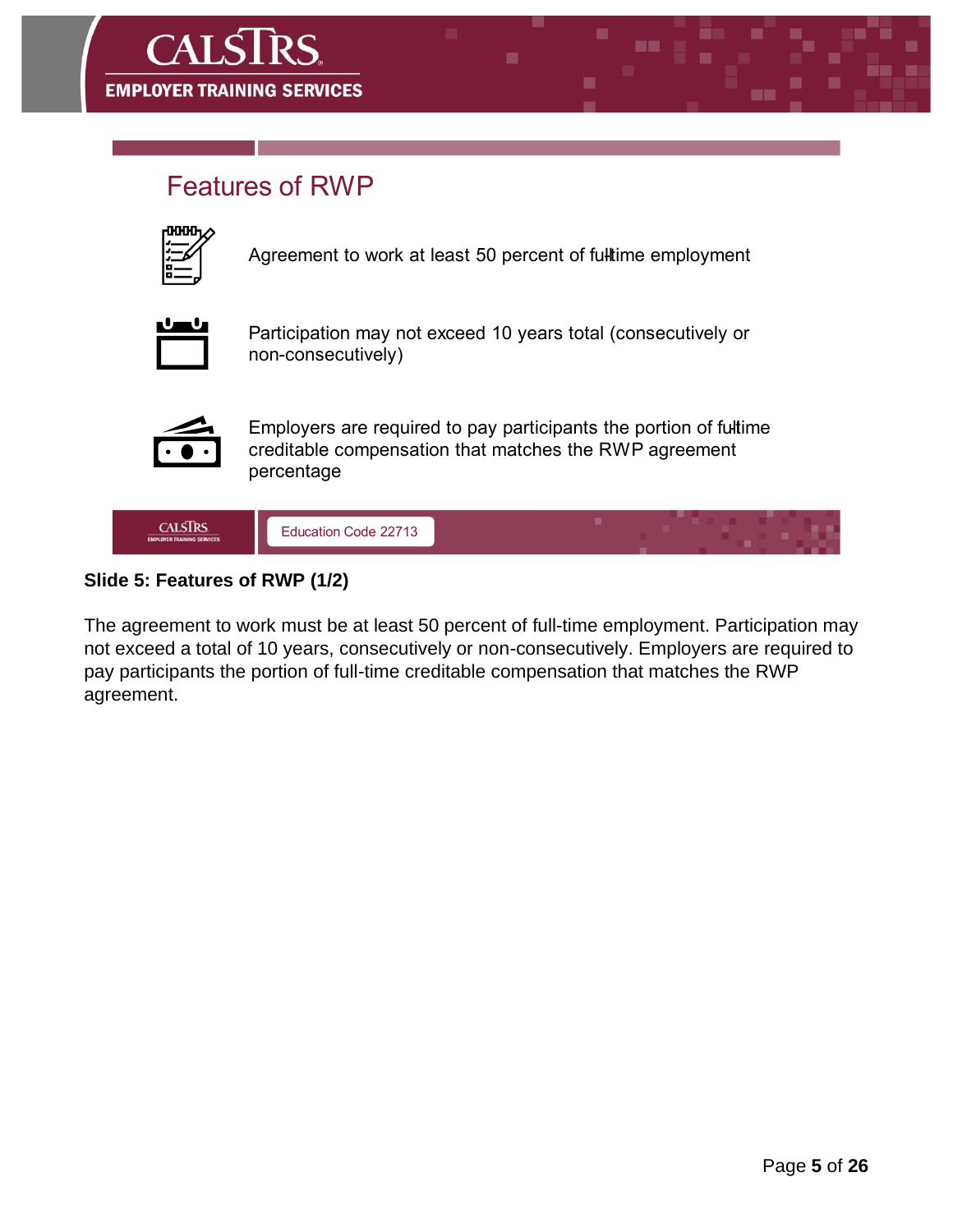

### **Features of RWP**



Employer and member contributions are based on the fulltime annualized pay rate



RWP participants receive fulltime service credit if contract is fulfilled



Retirement benefits are calculated as though member worked full time



### **Slide 6: Features of RWP (2/2)**

Employer and member contributions are based on the full-time annualized pay rate. The employer contribution rate is a special rate set each year by the Teachers' Retirement Board. RWP participants receive full-time service credit if the contract is fulfilled and retirement benefits are calculated as though the member worked full-time.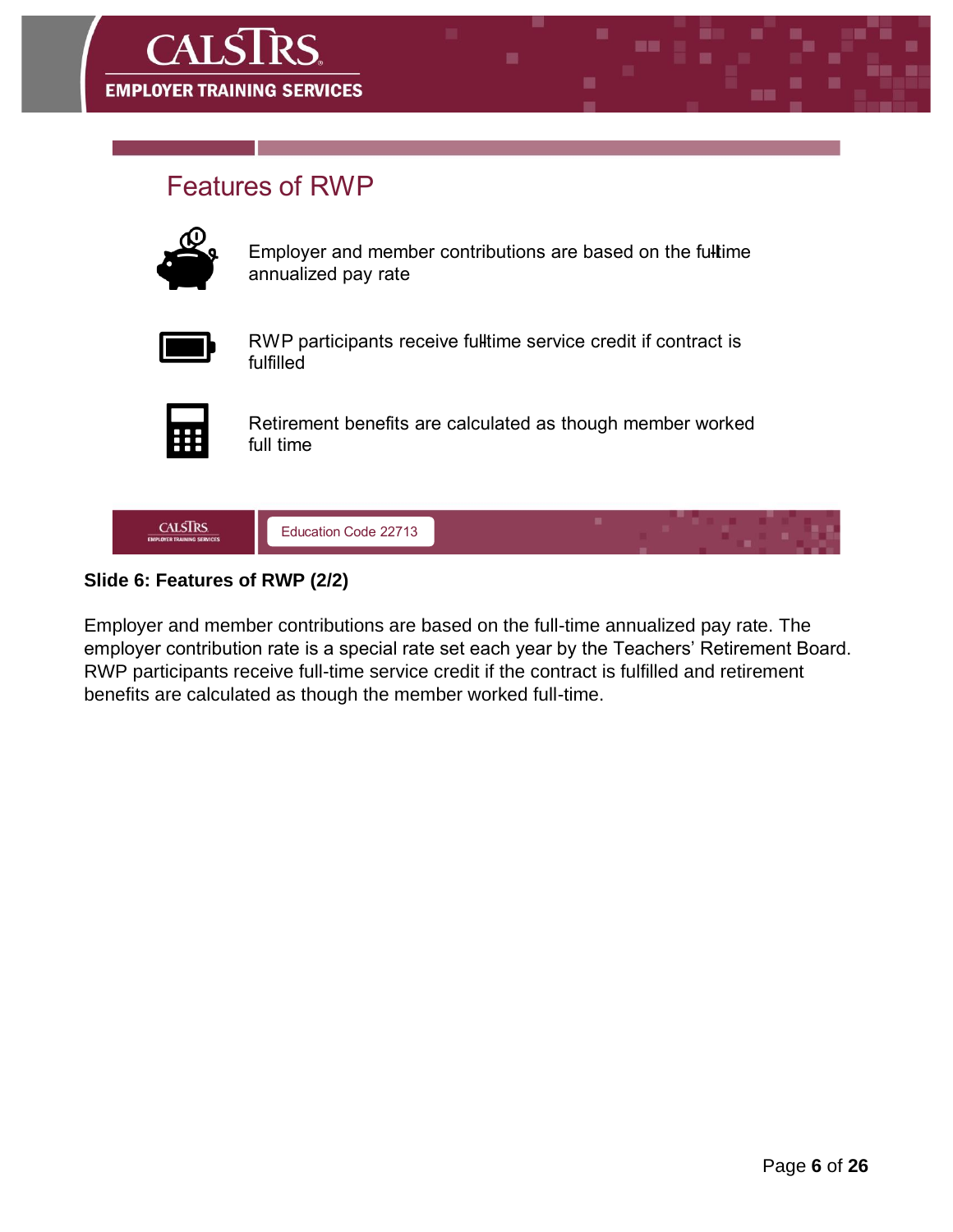

### **Slide 7: Eligibility Requirements**

Reduced workload program eligibility requirements.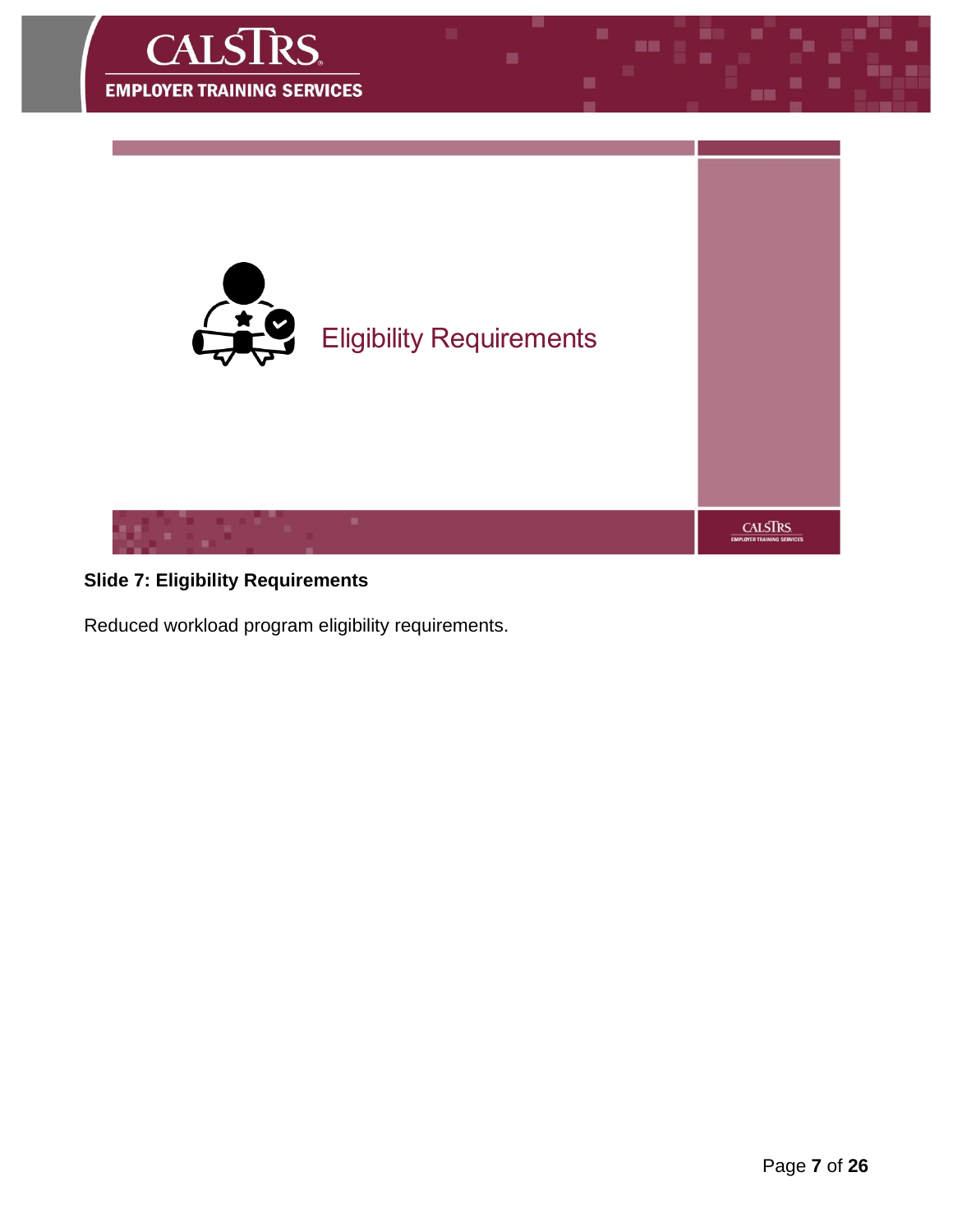

# **Employer Eligibility Requirements**

Employer must establish resolution approved by their governing body that specifies the reduced workload requirements found in the Education Code 22713



Employer must have the ability to track and report RWP participants to CalSTRS



### **Slide 8: Employer Eligibility Requirements**

The employer must establish a resolution approved by their governing board that specifies the RWP requirements in Education Code 22713. The employer must have the ability to track and report RWP participants to CalSTRS.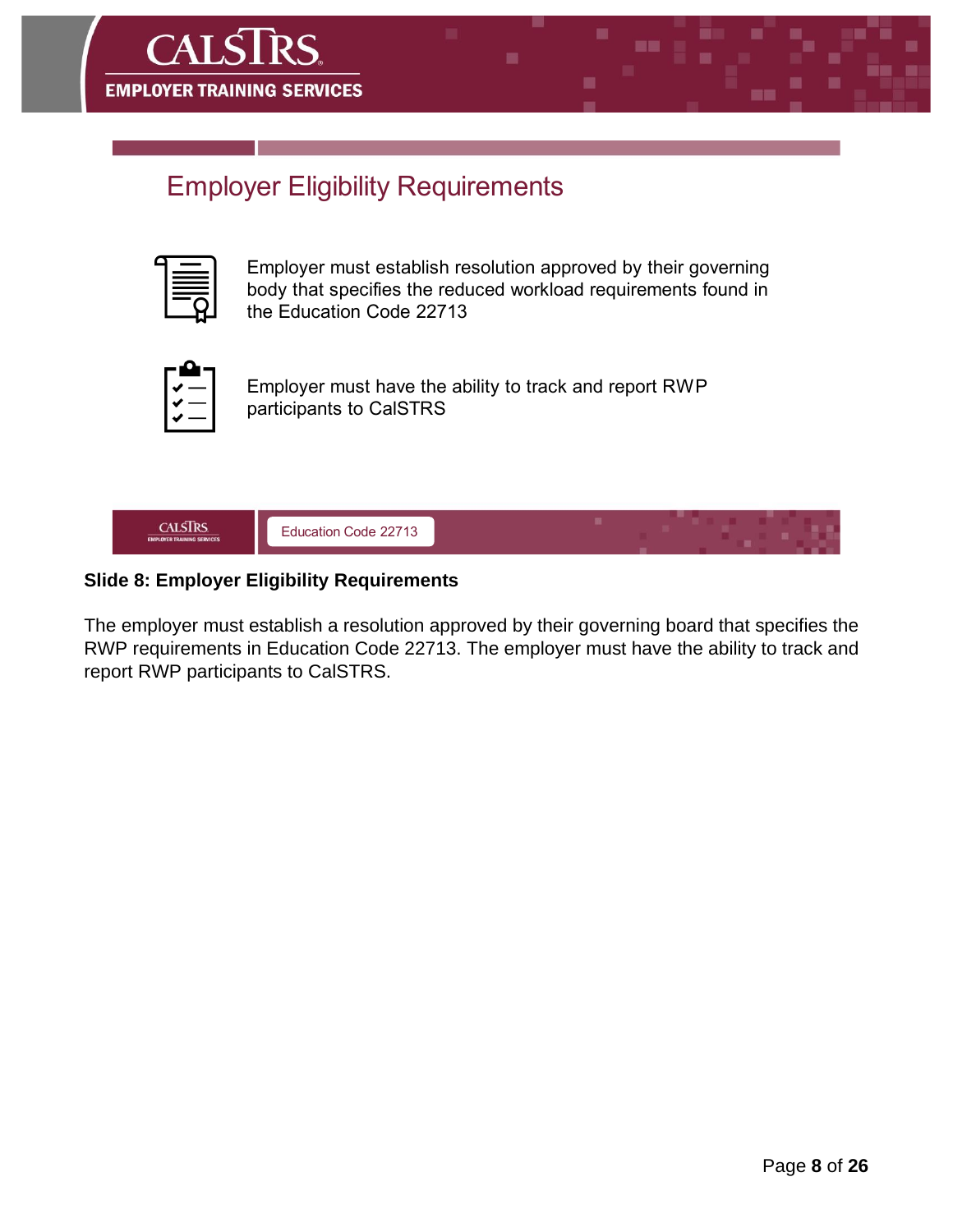

# **Member Eligibility Requirements**



Member must have at least 10 years of CalSTRS service credit prior to the start of the school term



Member must be at least age 55 prior to the start of the school term



### **Slide 9: Member Eligibility Requirements (1/3)**

The member must have at least 10 years of CalSTRS service credit and be at least age 55 prior to the start of the school term.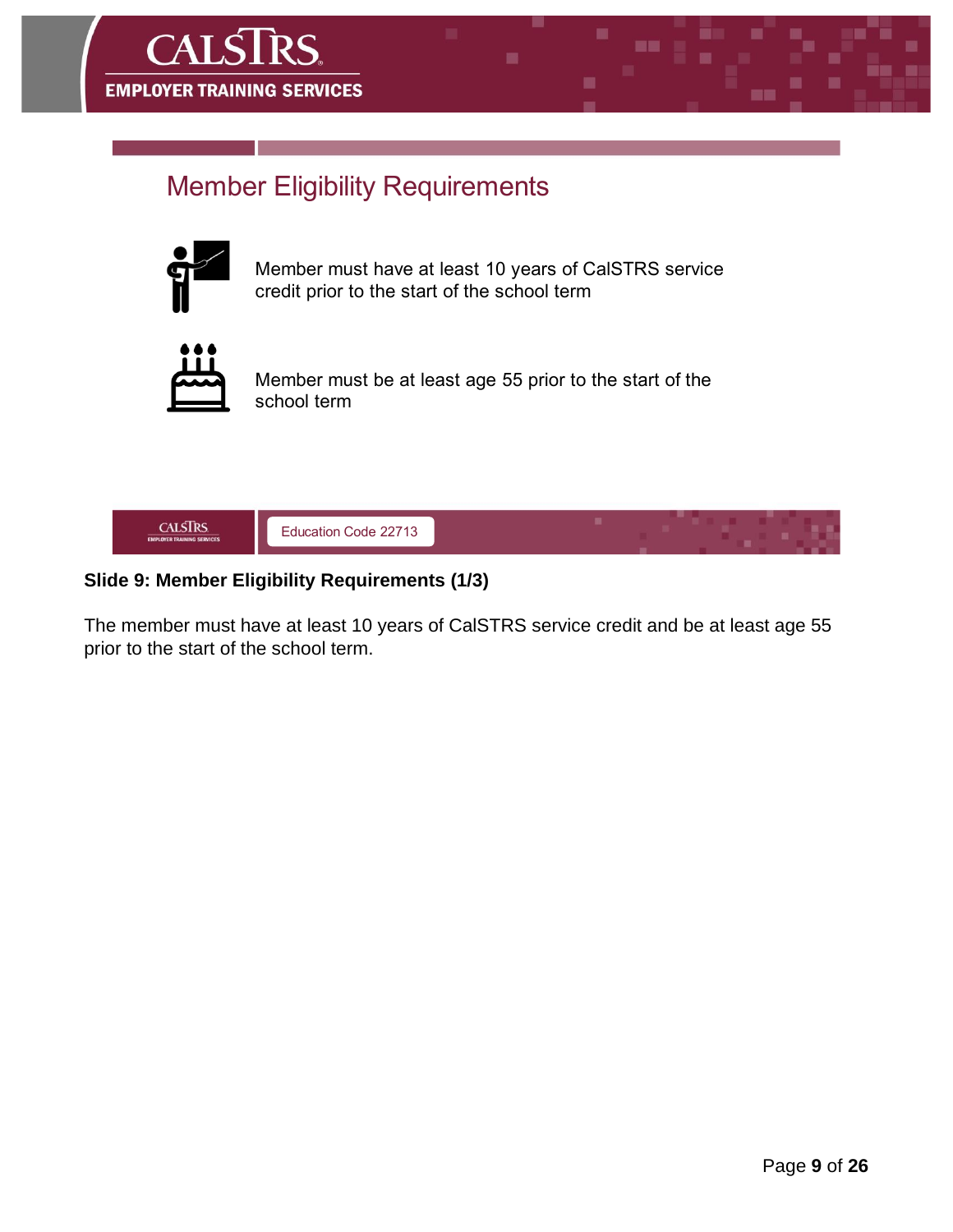

#### **Slide 10: School Term**

A school term is a least 35 weeks and begins on the first day and ends on the last day required to earn a full year of service credit. School terms may vary by employer and class of employees.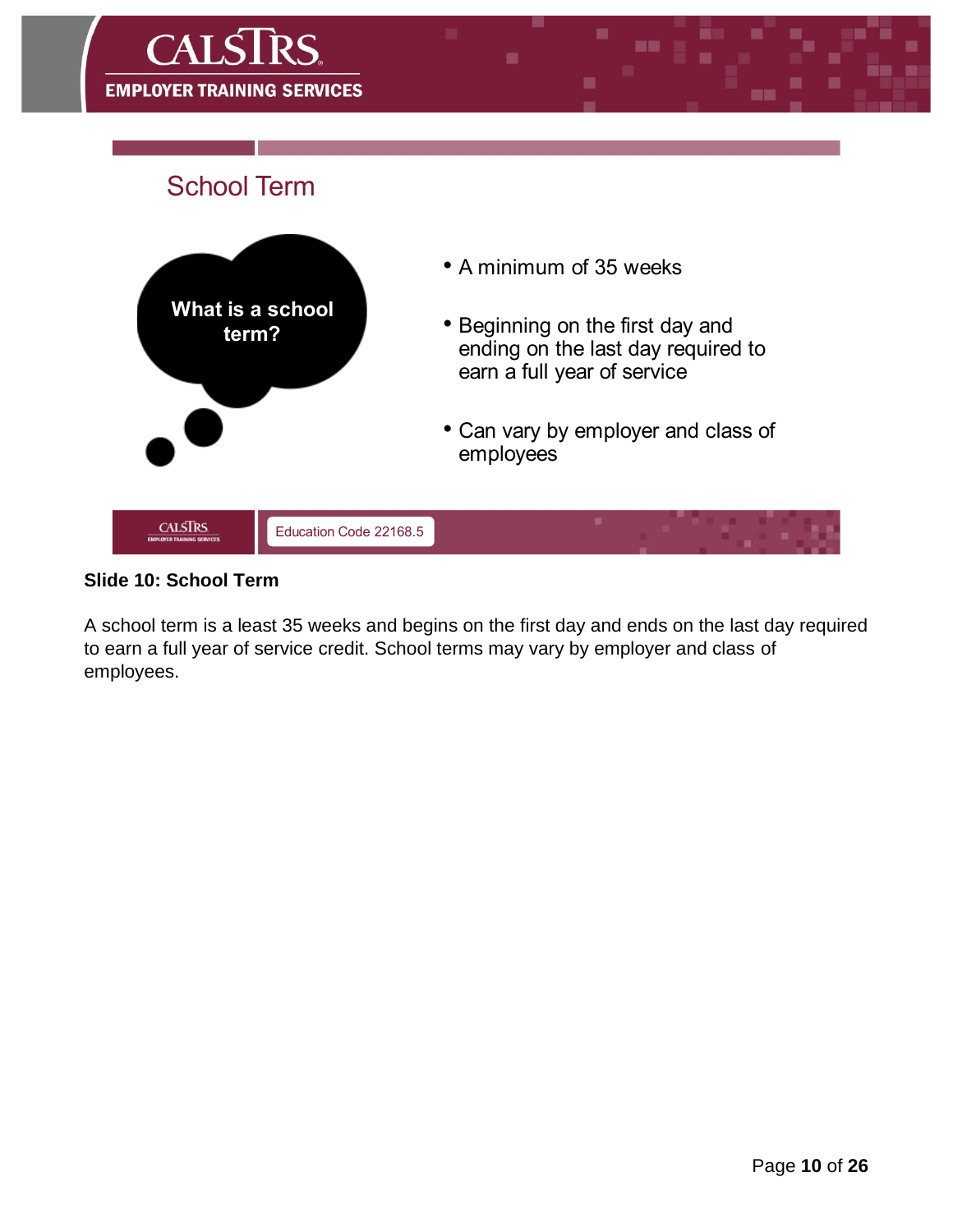

# **Member Eligibility Requirements**



Member must have been employed on a full-time basis for the last five years without a break in service



Employer approved leaves and unpaid absences for personal reasons don't constitute a break in service



Separate part-time positions cannot be combined to make one full-time position



### **Slide 11: Member Eligibility Requirements(2/3)**

The member must have been employed full time for 5 consecutive years immediately preceding the RWP year without a break in service. Employer approved leaves and unpaid absences for personal reasons do not constitute a break in service. Separate part-time positions cannot be combined to make one full-time position.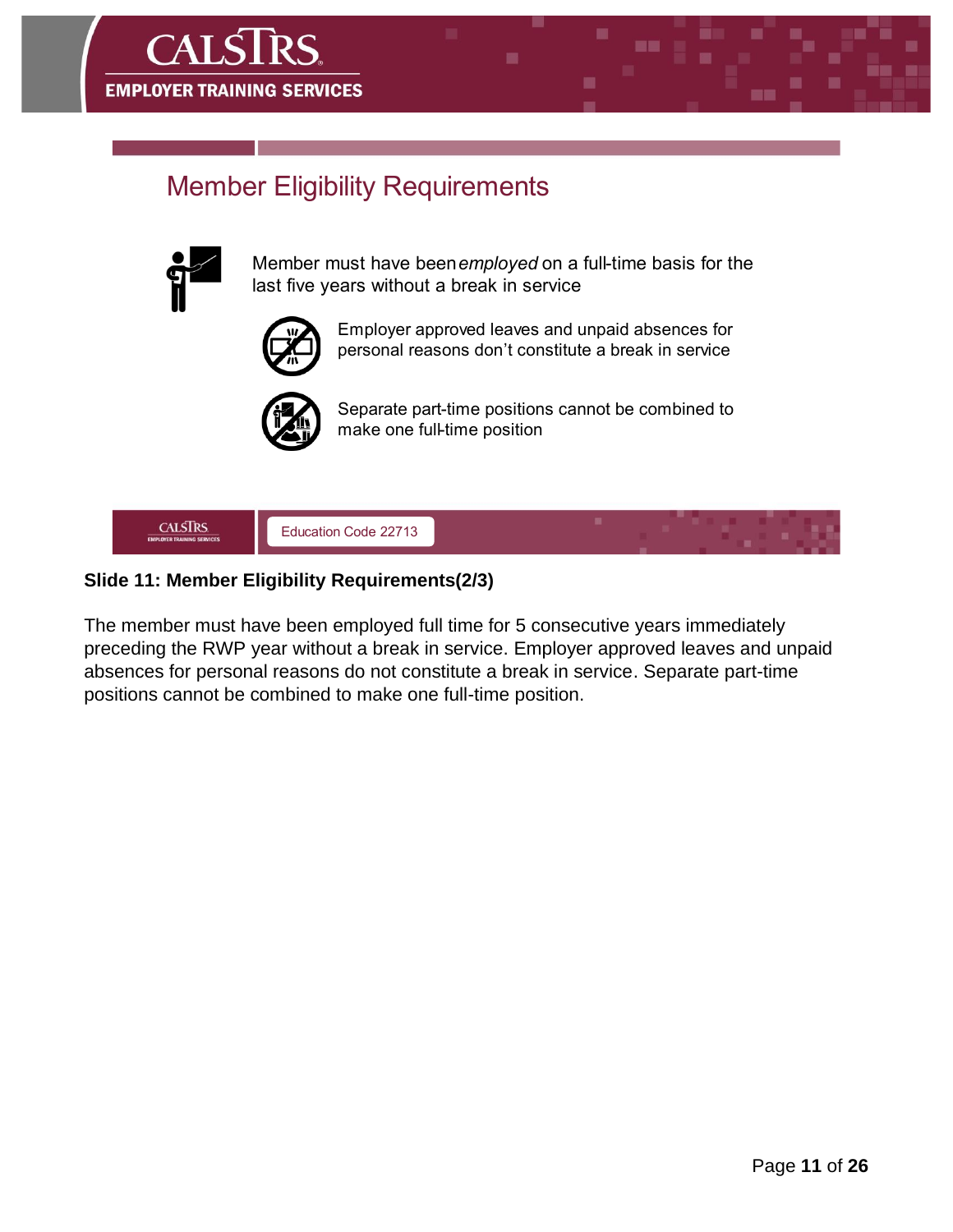

# **Member Eligibility Requirements**



Member's salary must not be greater than the maximum salary of a school principal at that employer



Community Colleges do not have a salary limit



### **Slide 12: Member Eligibility Requirements (3/3)**

A member's salary cannot exceed the maximum salary of a school principal at that employer. Community college districts do not have a salary limit.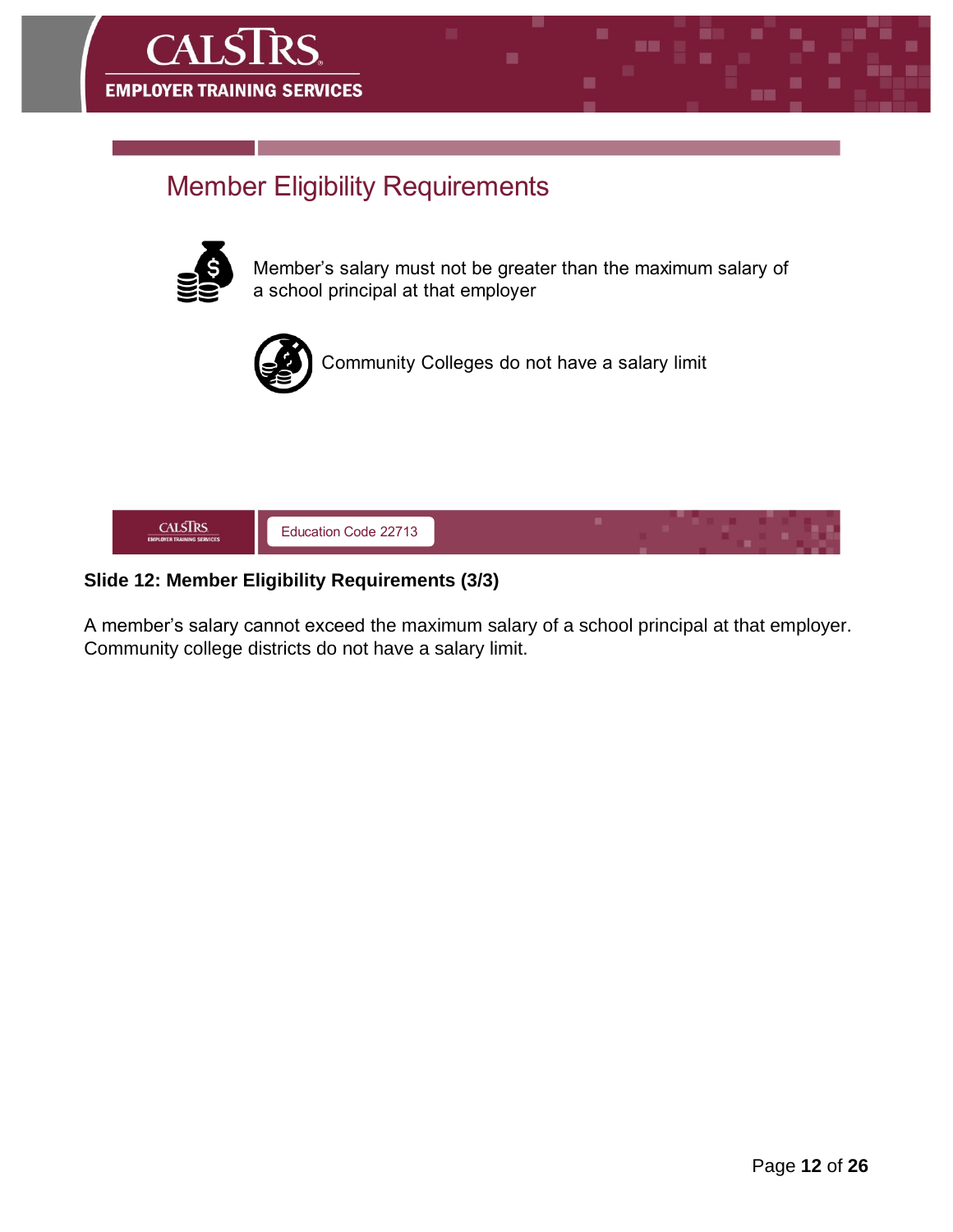

### **Slide 13: Employer Responsibilities**

Reduced Workload Program employer responsibilities.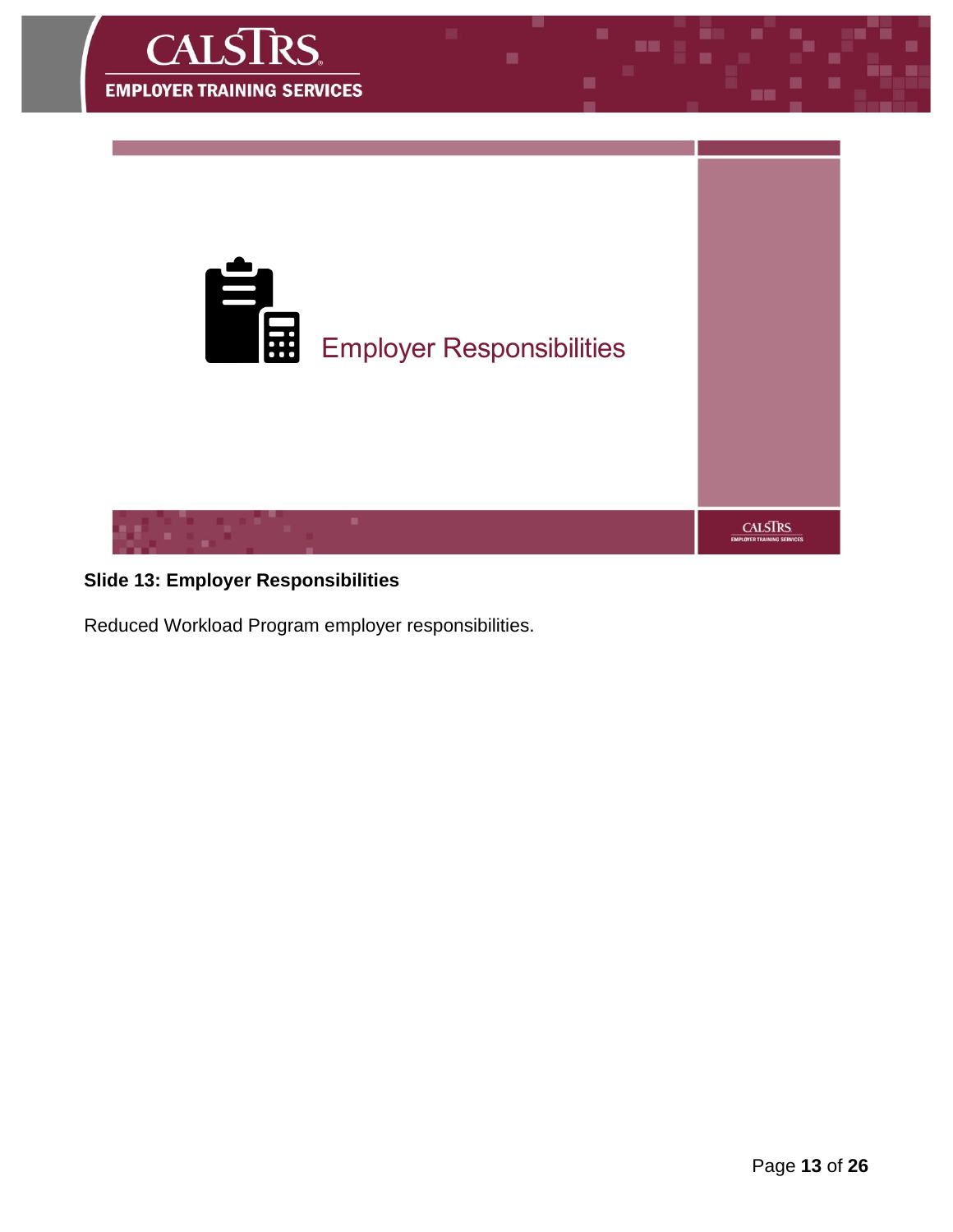

### **Employer Responsibilities**



Verify that RWP applicant is eligible and meets all requirements



Submit the Reduced Workload Program Eligibility Certification (ES 1161) form to CalSTRS before the start of the school term



CaISTRS will review and accept or reject if member does not meet eligibility requirements



### **Slide 14: Employer Responsibilities (1/2)**

The employer must verify the applicant's eligibility for RWP. They must submit the Reduced Workload Eligibility Certification (ES 1161) form to CalSTRS before the start of the school term. This form can be found on the Secure Employer Website (SEW) in forms and publications. CalSTRS Employer Services will review the form and accept or reject the form if the member does not meet eligibility requirements.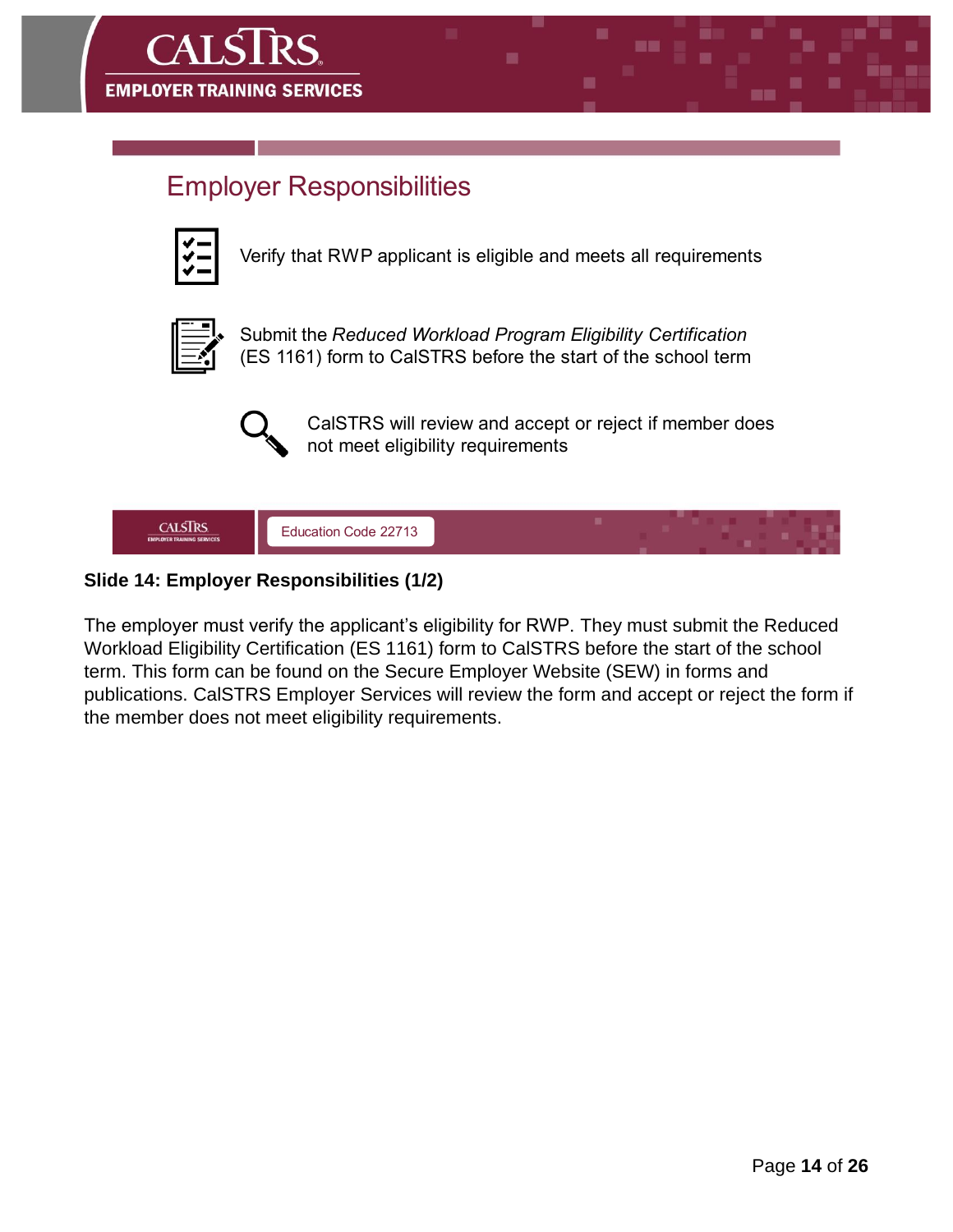

### **Employer Responsibilities**

Maintain records identifying all RWP participants and report using **Assignment Code 36** 



RWP service credit increment is awarded at the end of the fiscal year



Increment is visible on member's Retirement Progress Report



### **Slide 15: Employer Responsibilities (2/2)**

The employer must maintain records identifying all RWP participants and report using Assignment Code 36. Participants receive their RWP service credit increment at the end of the fiscal year at annual update. The increment is visible on the member's Retirement Progress Report.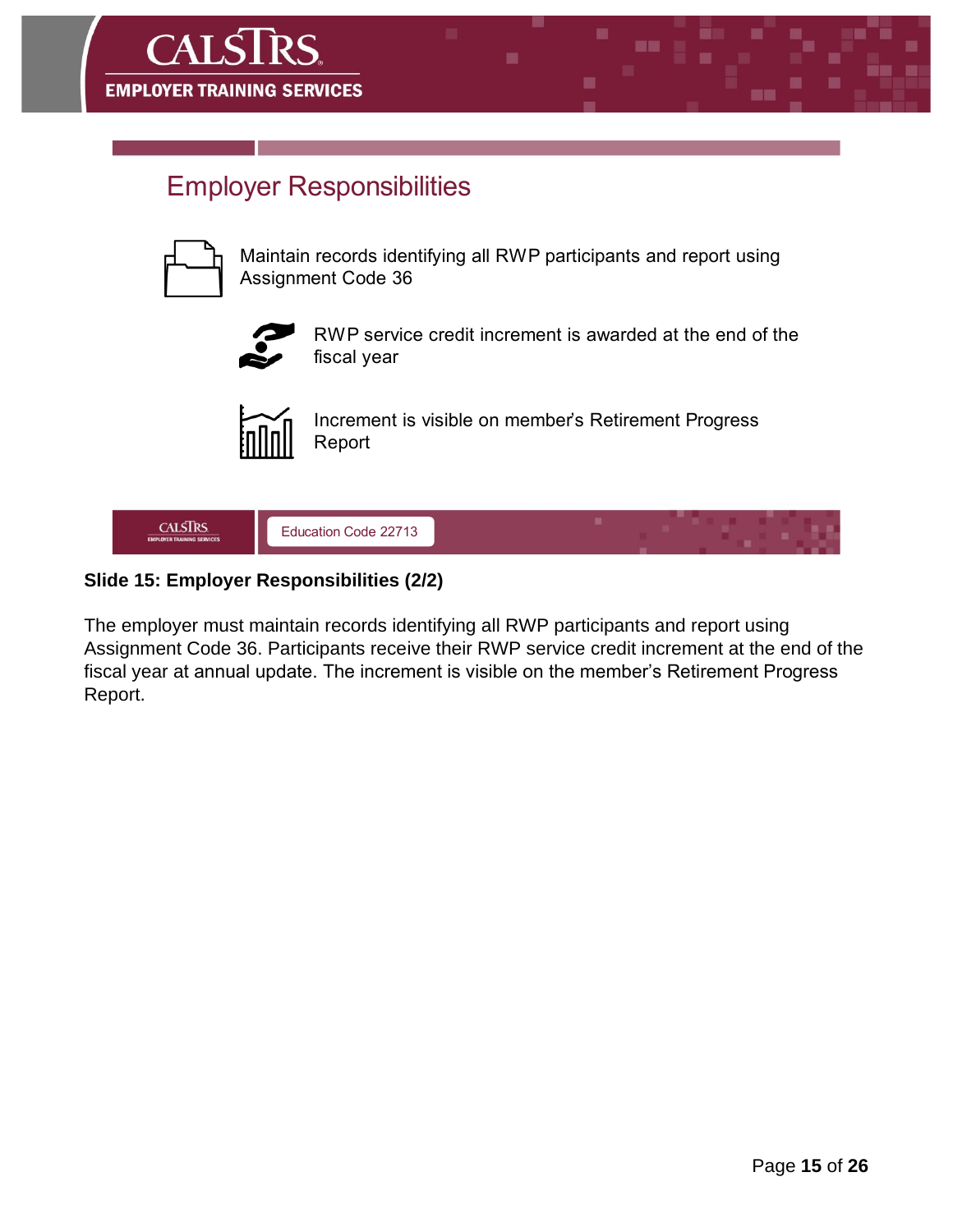

### **Slide 16: Reporting RWP Participants**

The RWP participant may fulfill the RWP contract in one half of the school term. The employer must continue to report monthly lines to CalSTRS each month for the other half of the school term. Report using Assignment Code 36, the same annualized pay rate used in the other half of the year, zero earnings, and Contribution Code 2.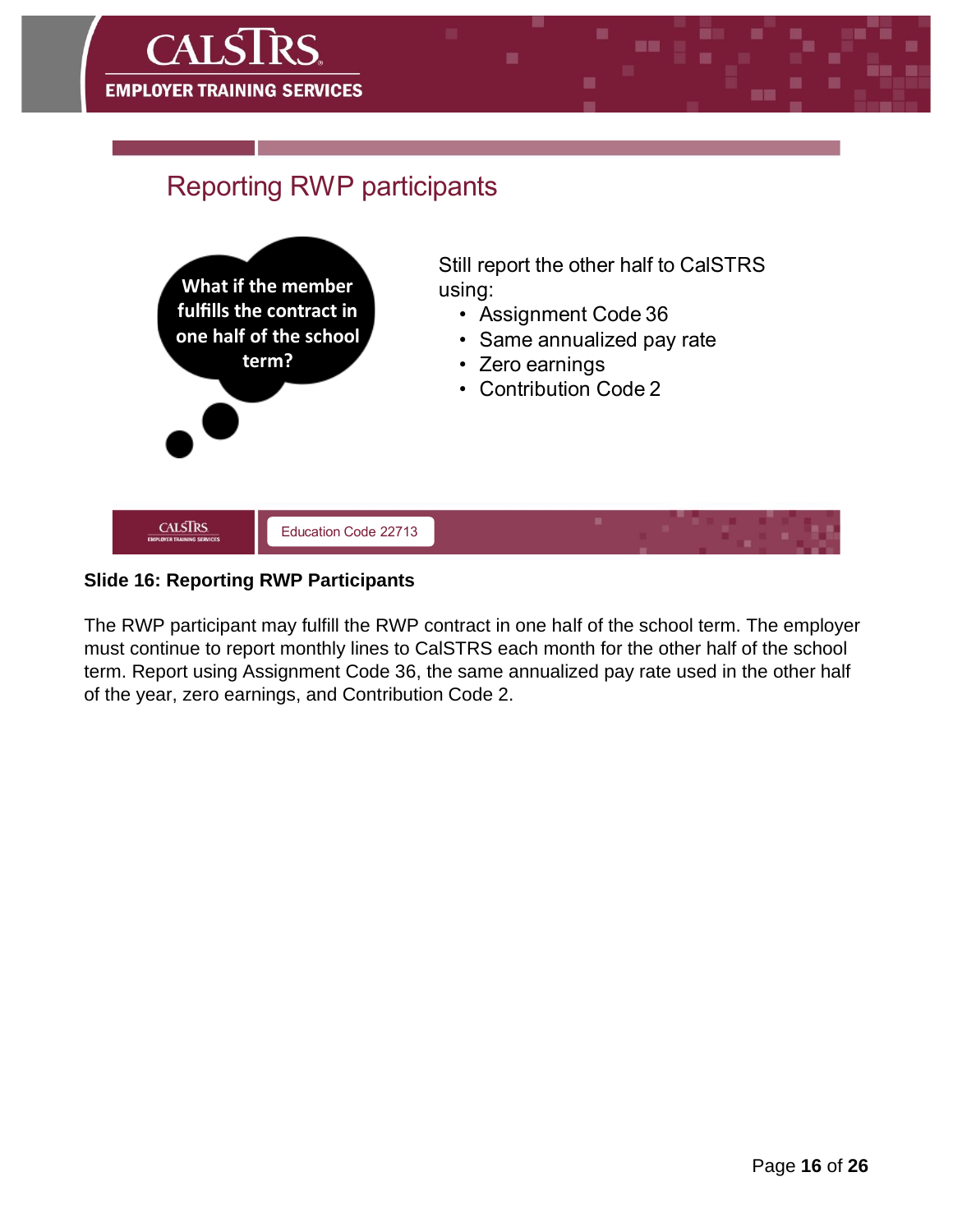

# **Reporting RWP Participants - Example**





lan agrees to work 51 percent of full-time at Sky CCD

He fulfills his contract to work 51% in the first semester from August through December



Sky CCD continues to report lines to CalSTRS each pay period for the second half of the school term from January through May

**CALSTRS** 

### **Slide 17: Reporting RWP Participants - Example**

Ian is on an RWP contract performing 51% of a full-time position at Sky CCD and agrees to fulfill the agreement in the first semester. He fulfills the 51% contract in the first semester from August through December. Sky CCD continues to report RWP lines for the second half of the school term each month using Assignment Code 36, the same payrate, zero earnings and Contribution Code 2.

Employers need to report RWP lines each pay period regardless of if the employee already fulfilled the RWP agreement. The system needs to see lines each month to ensure that the participant receives the service credit increment. Do not frontload or backload the reporting lines.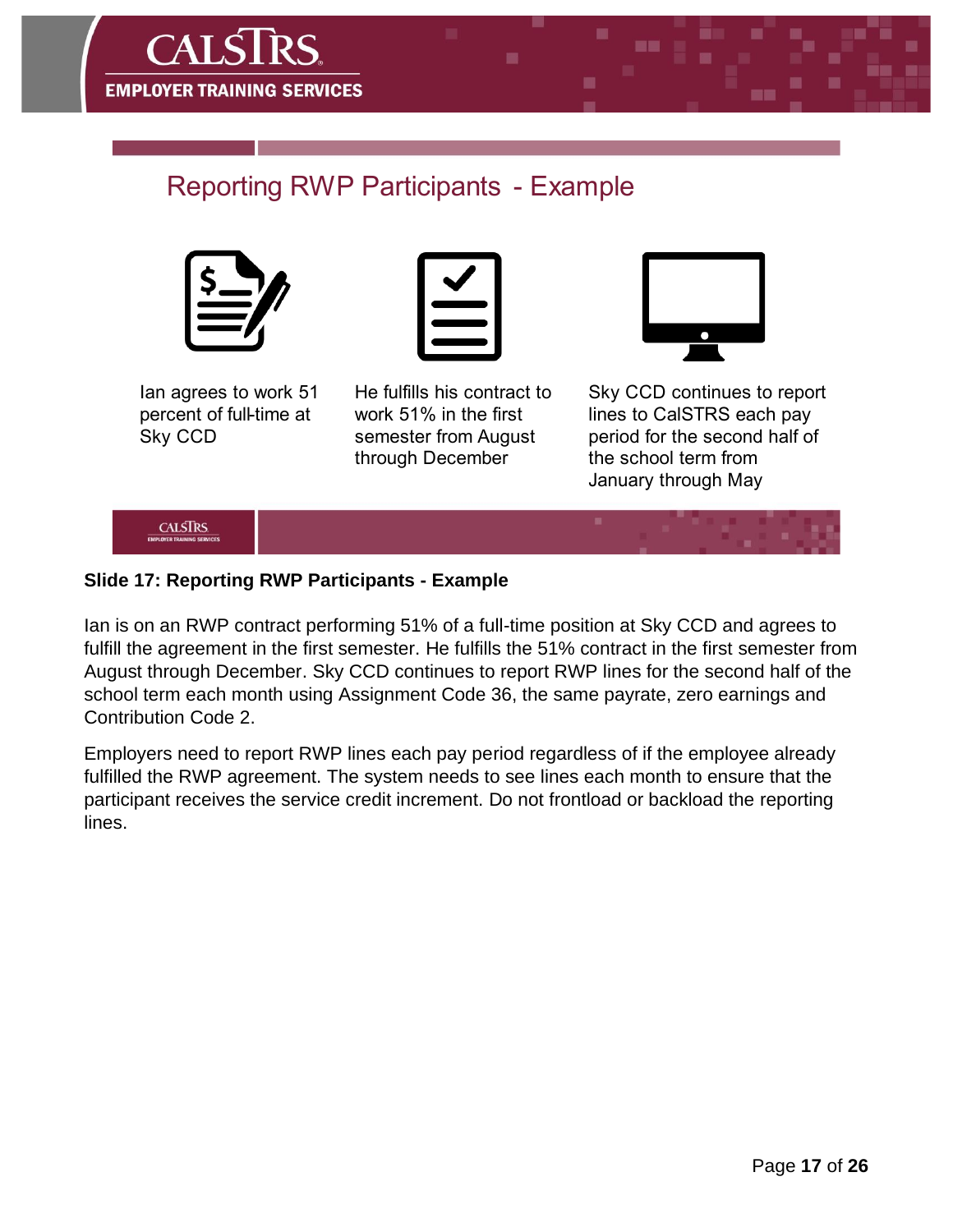

### **Slide 18: Reporting Prorated Special Pay**

If an RWP participant earns special pay, such as a Master's degree or a bilingual certificate, the special pay should be reported using the pay rate based on the special pay the member would have earned if they had not reduced their workload, Assignment code 36, and Contribution code 6.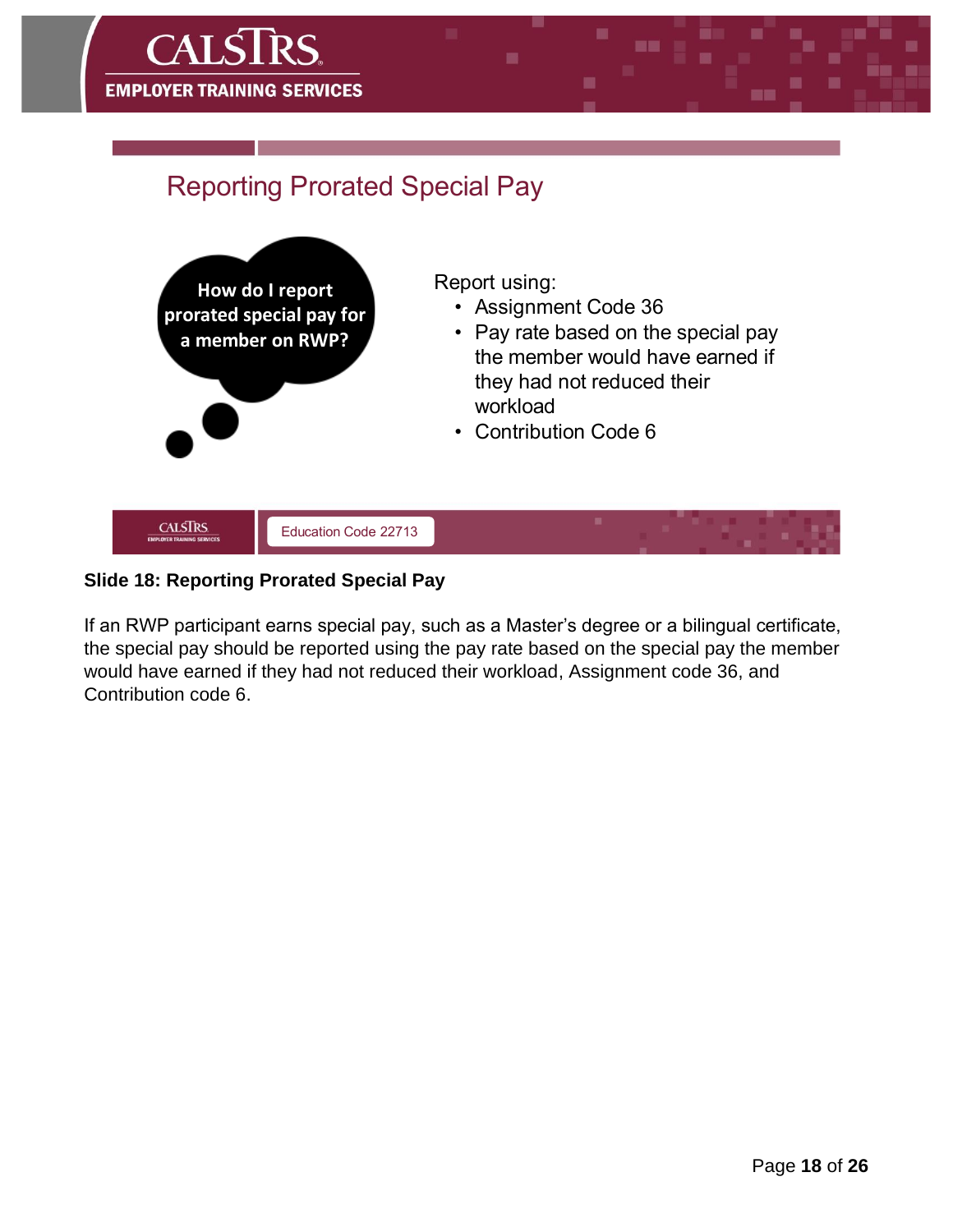

# **Reporting Prorated Special Pay - Example**





Carrie agrees to work 80 percent of full-time at River USD

Her Master's Degree stipend is pro-rated from \$100 per month to \$80 per month

River USD reports special pay with an annualized pay rate of \$100 and \$80 earnings



### **Slide 19: Reporting Prorated Special Pay - Example**

Carrie agrees to work 80 percent o f a full-time contract at River USD. River USD prorates the member's master's degree stipend from \$100 per month to \$80 per month. River USD reports the \$800 compensation as special pay with an annual pay rate of \$100 and \$80 earnings using Assignment Code 36 and Contribution Code 6.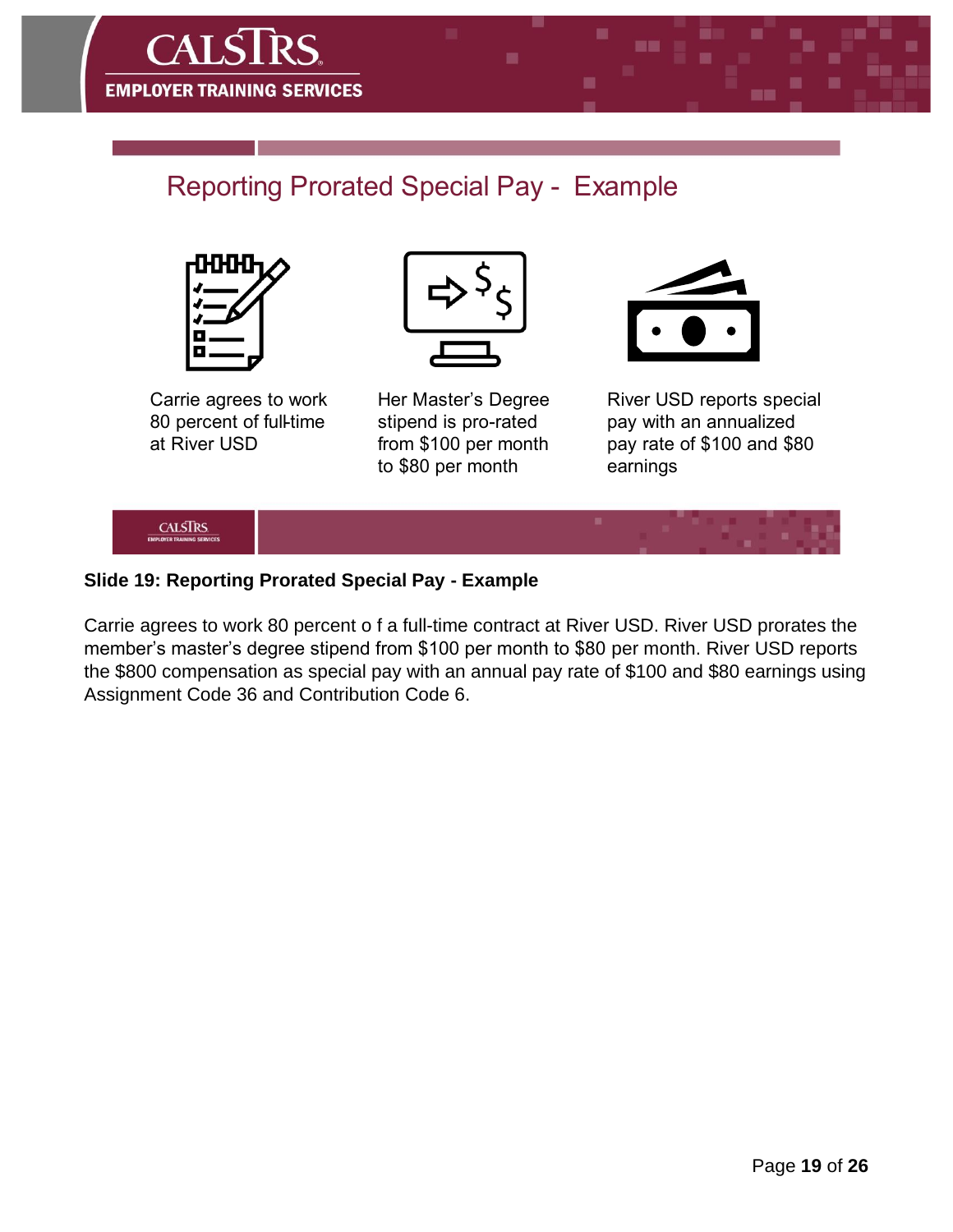

### **Slide 20: Program Termination**

Termination from the Reduced Workload Program.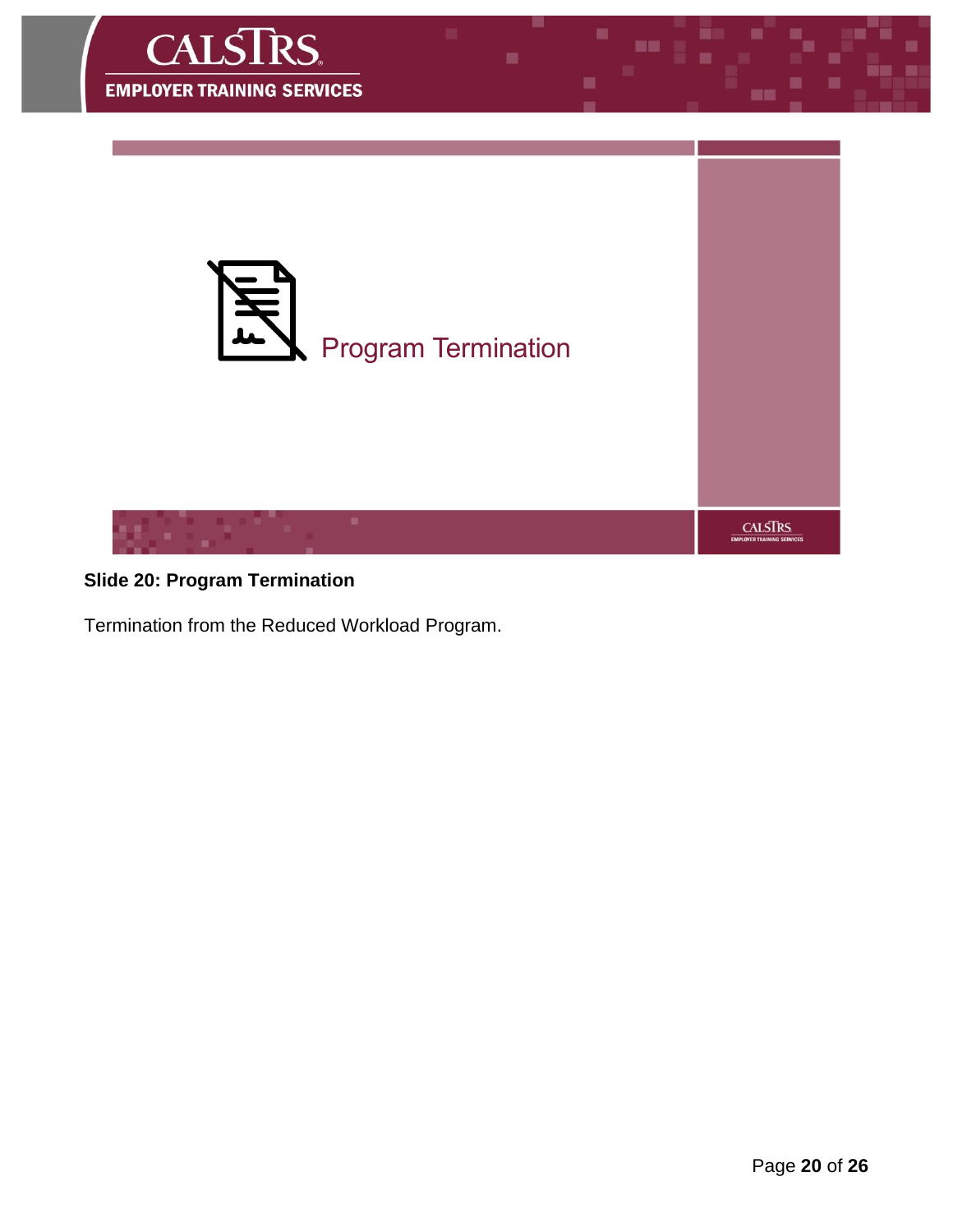

### **Slide 21: Program Termination (1/3)**

The RWP agreement will be terminated if participant any of the following occur before the end of the school term: termination of employment (including death), retirement, refund or going on disability, not performing at least 50% of full-time employment, or mutually agreeing with the employer that they will perform creditable service that is not covered under RWP.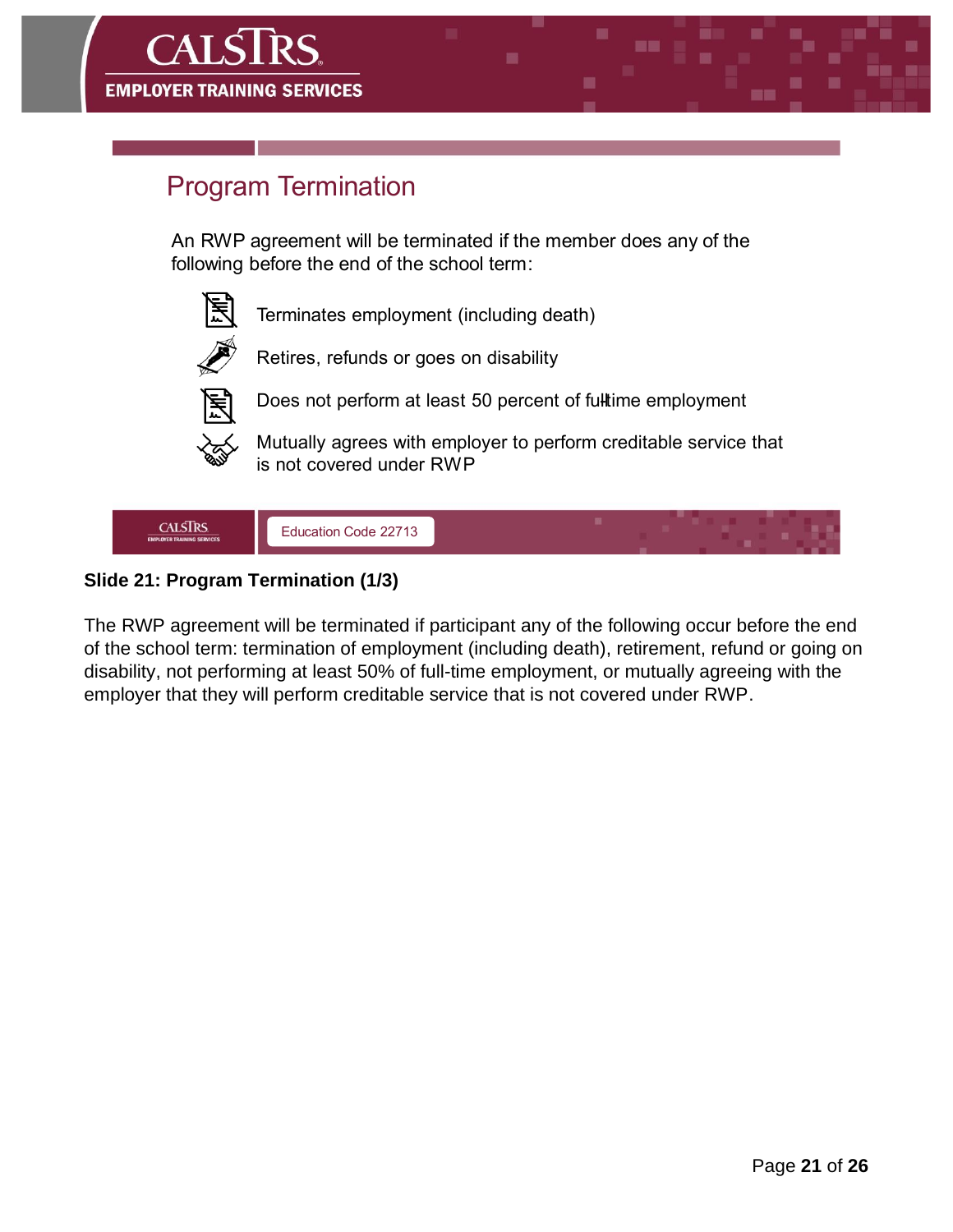

### **Slide 22: Program Termination (2/3)**

If a member terminates RWP participation they will only get the amount of service credit that was actually earned. The member is required to reapply and meet all eligibility requirements in order to qualify for future participation in RWP. The member would be eligible to reduce their workload again when they have 5 consecutive years of full-time service. Years of successfully completing a RWP contract will count as full-time employment. The fiscal year of termination does not count toward the 10 year maximum for RWP participation.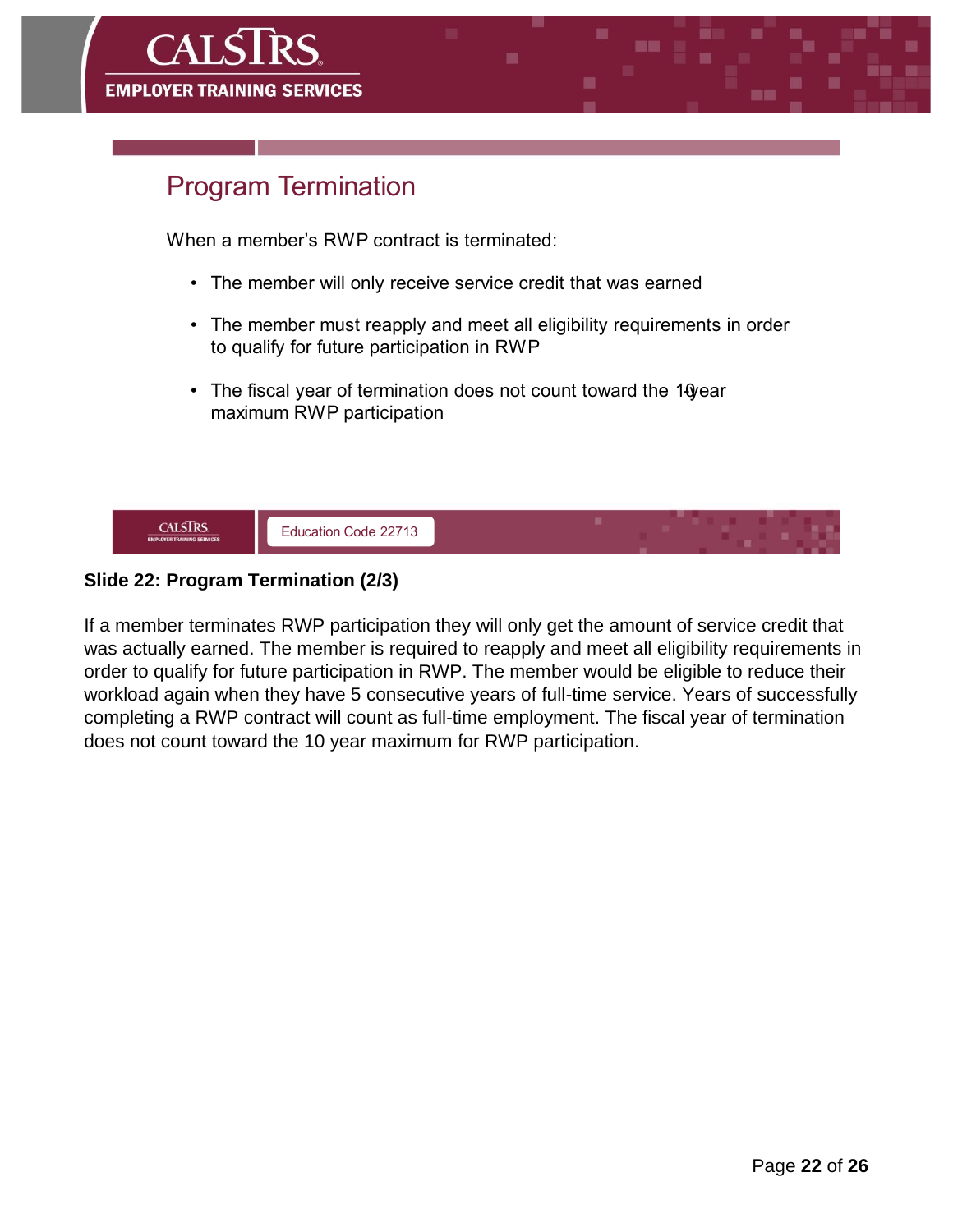

### **Slide 23: Program Termination (3/3)**

The employer must notify CalSTRS within 30 days of the agreement being terminated. The employer will need to back out and re-report lines using the applicable non-RWP assignment code.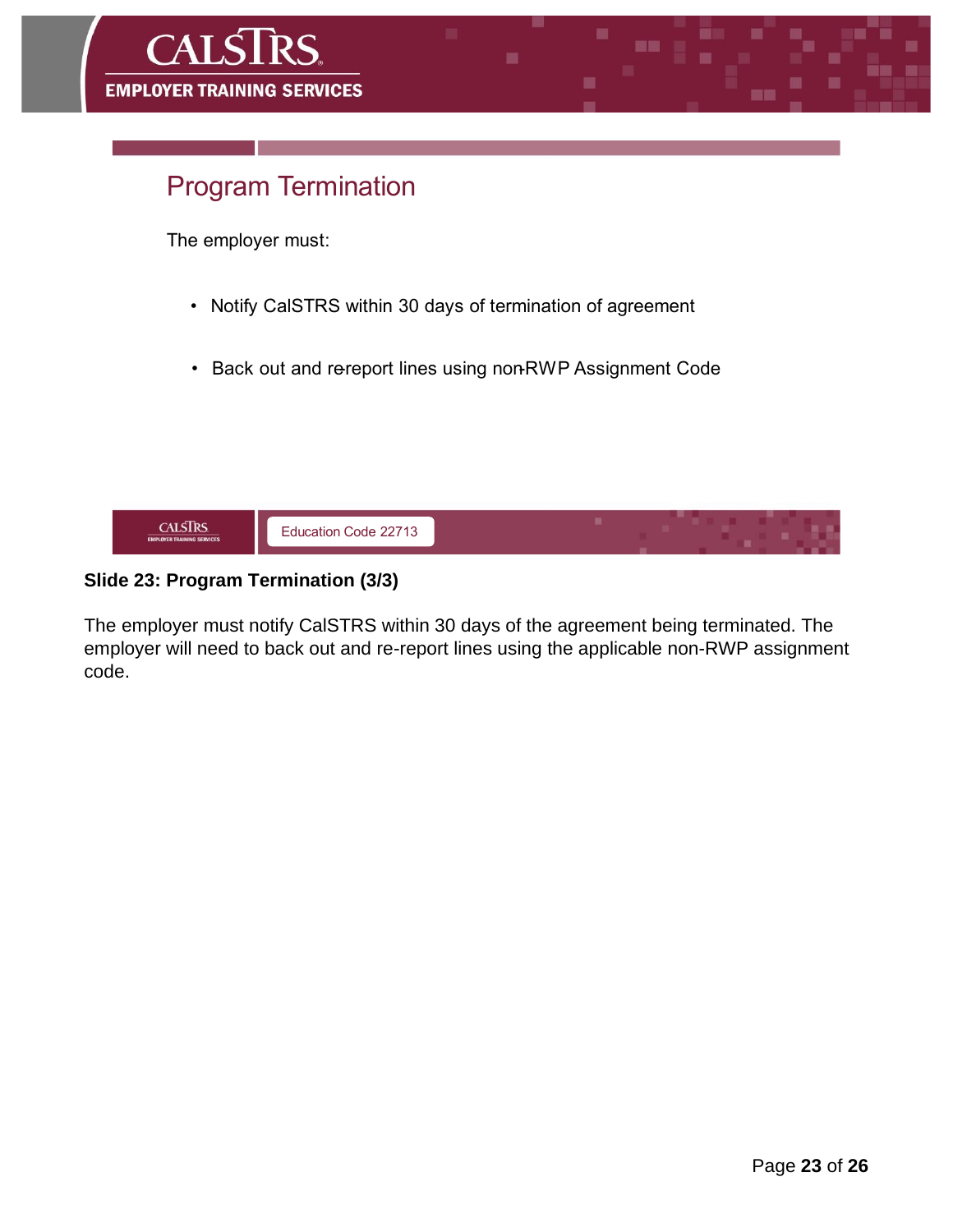

### Things to consider...



#### **Slide 24: Things to Consider**

Here are some questions to consider when working with the Reduced Workload Program. Do you have an approved resolution and capability to track and report RWP participants to CalSTRS? Does the member meet the eligibility requirements to participate? Did you fill out and submit the ES 1161 prior to the start of the applicable school term? Is the RWP participant performing at least 50% of a full-time contract?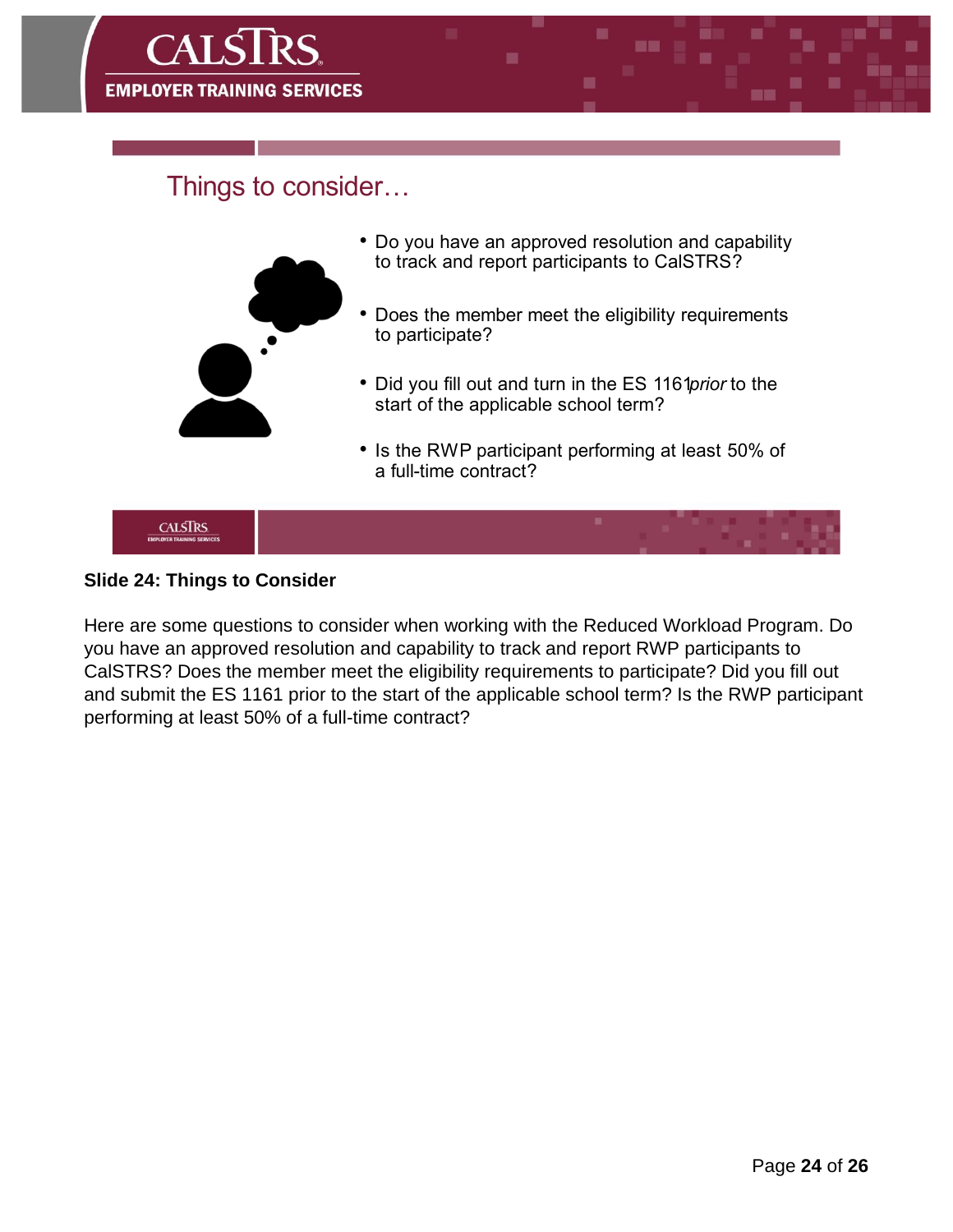![](_page_24_Picture_0.jpeg)

# **Next Step in PALMS**

![](_page_24_Figure_2.jpeg)

### **Slide 25: Next Steps in PALMS**

Next steps in PALMS include: take the computer-based training if you have not already, review the job aid and other resources in the course, complete the course evaluation after this training is complete, and complete the knowledge check two weeks from today. There will be a reminder email sent.